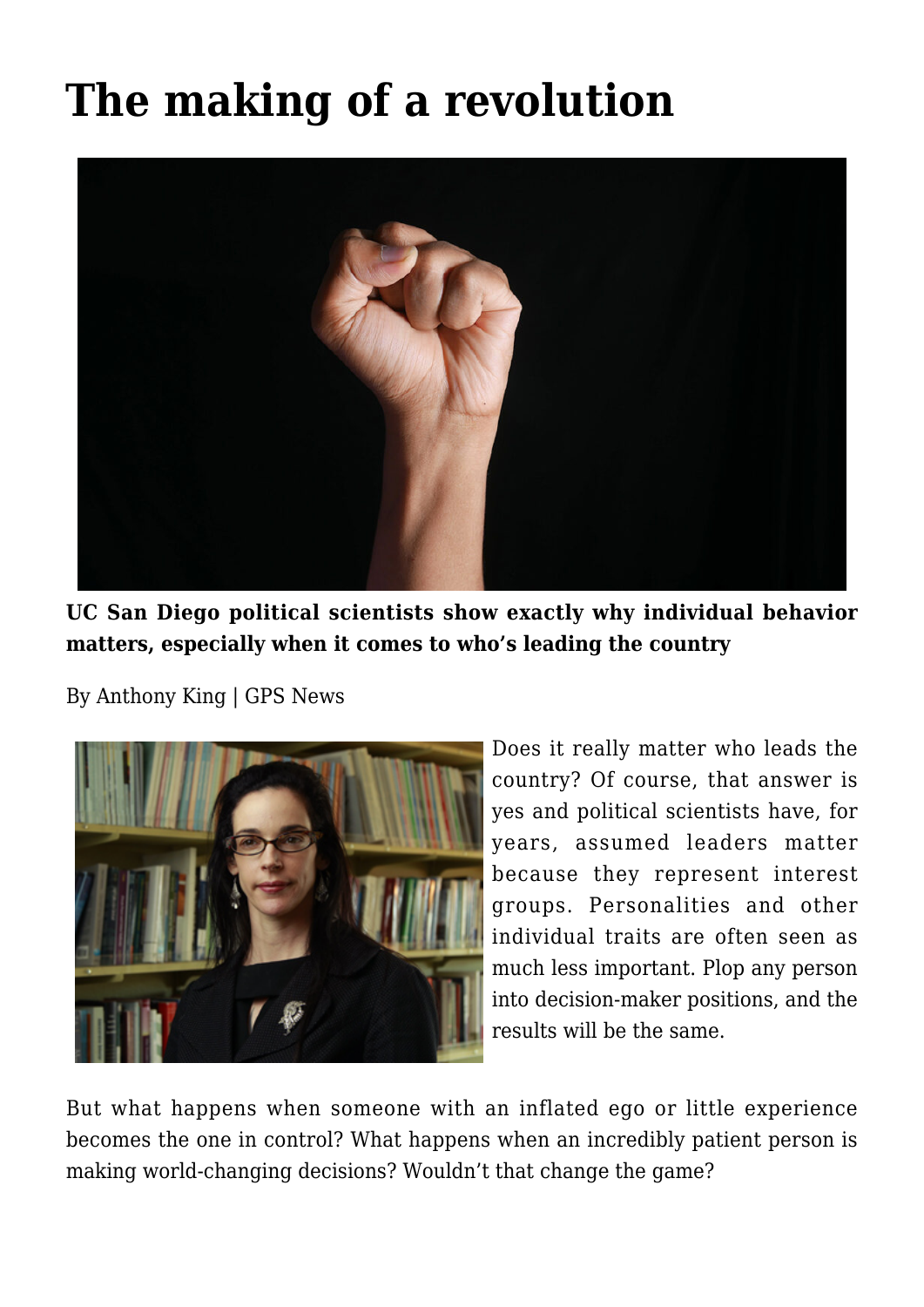A group of political scientists at UC San Diego think so and gained the support of a leading academic journal to expand the conversation. Curated by School of Global Policy and Strategy (GPS) Professors [Emilie Hafner-Burton](https://gps.ucsd.edu/faculty-directory/emilie-hafner-burton.html), [Stephan](https://gps.ucsd.edu/faculty-directory/stephan-haggard.html) [Haggard](https://gps.ucsd.edu/faculty-directory/stephan-haggard.html) and [David Victor](https://gps.ucsd.edu/faculty-directory/david-victor.html) and [David Lake](https://gps.ucsd.edu/faculty-directory/david-lake.html) of the Department of Political Science, the International Organization Foundation published a 277-page special issue dedicated to ["The Behavioral Revolution and International Relations.](https://www.cambridge.org/core/journals/international-organization/issue/DEE65E4B7B7C8A50C4B912B7631AA970)"

"The behavioral revolution in international relations raises long-standing questions about decision-making, but in the context of new models of individual motivation and behavior," the authors write in [the introductory essay.](https://www.cambridge.org/core/journals/international-organization/article/behavioral-revolution-and-international-relations/C00E297DF5801C7A09F5334ABE40E54D) The 10 articles they chose and developed for the issue explore what they identify as ways that diversity can potentially lead to unexpected outcomes: resolve and attitudes toward power, social preferences, how the public uses information, and the experience of elites as it pertains to strategy-making.

In short, ambiguity, emotion, misperception, overconfidence, poor choice-making and quick thinking all make a difference.

## **Playing games**

Academia has long felt individuals don't much matter in the "game" of international relations and global governance. The same could be said for economics — numbers, in terms of gains and losses, matter most — but the UC San Diego group believes there is more than enough room in the conversation to think outside of the box.

"A prevailing idea is you can take a person from the phone book, put them into the same situation, crank through our theories, and you should get similar results because our theories are mainly about institutions, power relations and states. And that's just not quite right in the real world," Hafner-Burton said.

A rationalist, defined by Rational Choice Theory in international relations, says decision-makers act expectedly (rationally) leading to results that are, for the most part, optimal for the institution as a whole. Any president will really always choose what is best for the country they lead and, importantly, most institutions — in this case the presidency, but it's applicable to the United Nations, the World Trade Organization or even the neighborhood business organization, for that matter — will have a series of checks and balances that also determine outcomes,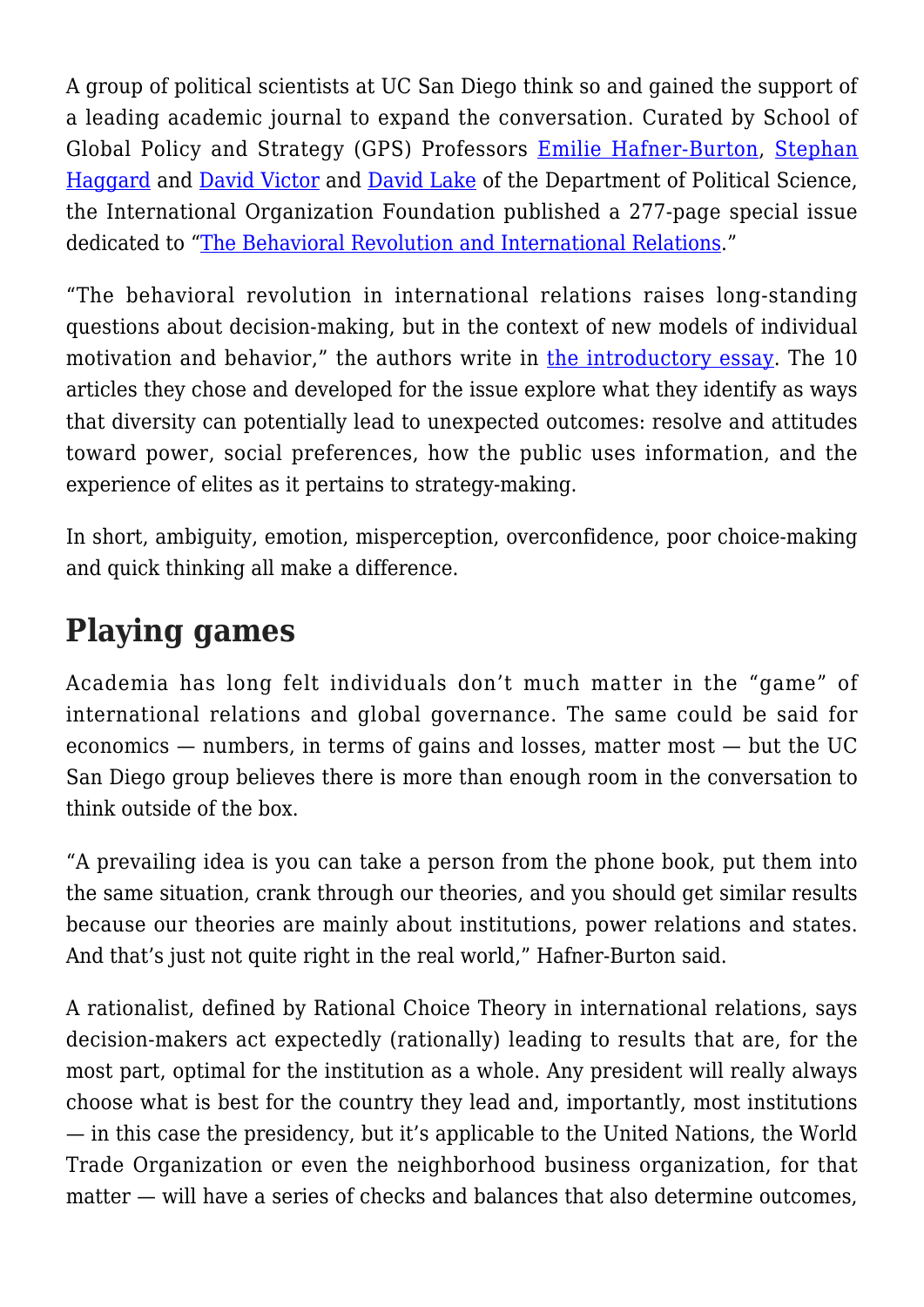or what is best for that organization.

The Prisoner's Dilemma, the Stanford Marshmallow Experiment and many other game theories in international relations all allow for a predictable outcome. But what has yet to be predicted are the pieces that lead to a decision in the first place. The special issue looks at traditional rationalism, pulls from economics, psychology and cognitive science, and puts into perspective how things may actually be different.

"It's not a challenge to rationalism so much as it puts scope and conditions around rationalism," Hafner-Burton said. "There is such a thing as a person that can think rationally and strategically, as many of our core theories have long thought, but it's just not everyone. It's a certain type of person."

It is the conditions where the theories don't hold, Hafner-Burton said, that need to be rethought.

"It's really more the notion that people systematically matter in these larger, broad decisions, but it's just the beginning in terms of figuring out how they matter," she said. "We view this as the very beginning of what could be a quite fruitful future train of investigation into how decision-makers — and not just leaders, but how voters, how the public — think about international relations … beyond the political institutions that they're in."

Policymakers often look at and make decisions at the institutional level, Hafner-Burton said. What happens within the G20 as a whole is far more important than what happens when someone like Donald Trump takes office, becoming an influencer in this decades-old institution.

"It's important because we spend so much time in the field of international relations thinking about big, large-scale processes like war and peace, environmental climate change, human rights violations – you name it," Hafner-Burton said. "We're always talking about states and states' motivations. But we rarely talk about people."

Trump may be a special case, but the researchers instead pull from two strikingly similar presidents, handling a world problem very differently: George H.W. Bush's engagement in the Persian Gulf and George W. Bush's engagement several years later. The rationalist would have expected similar results. It was certainly not the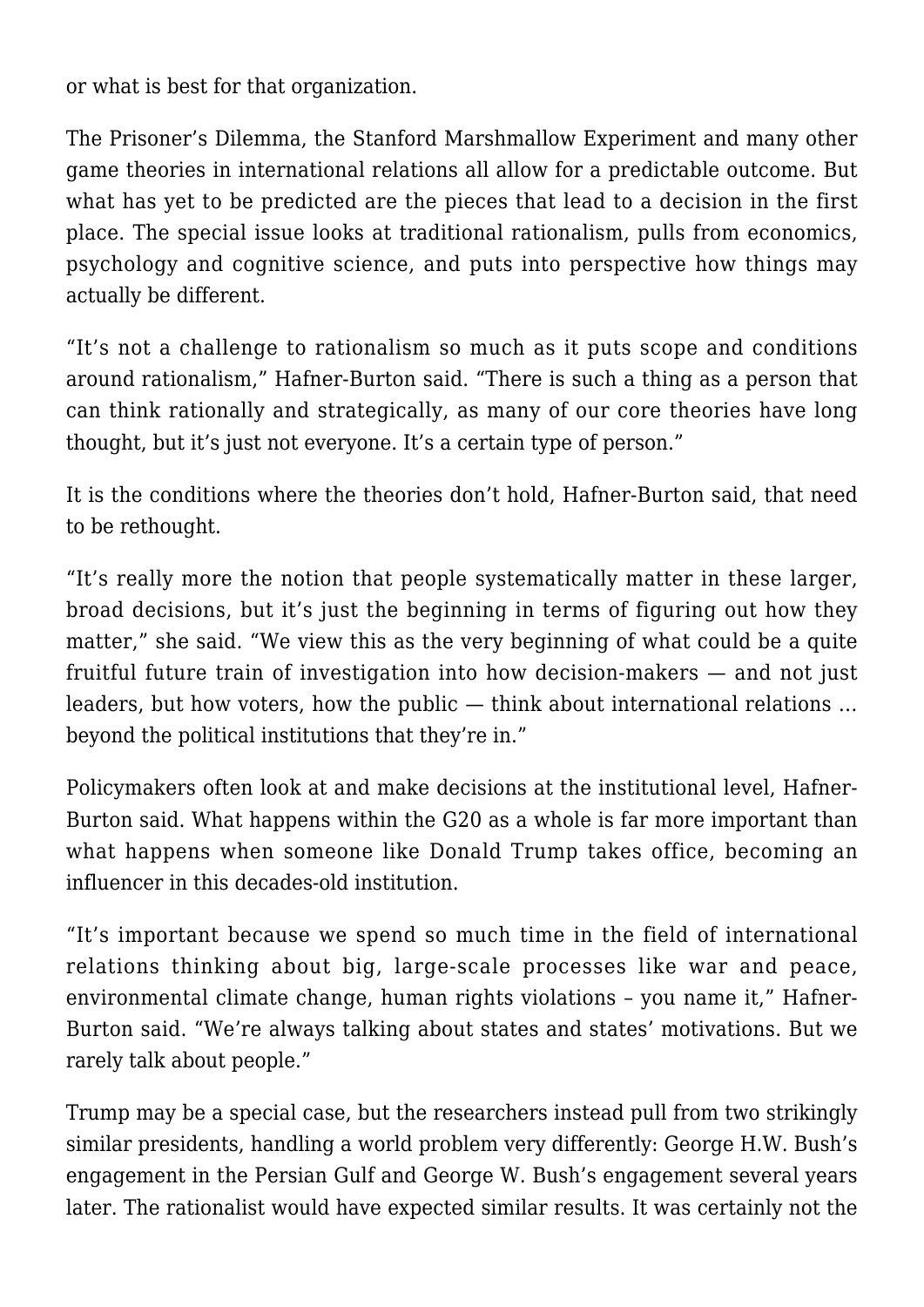case.

As the example, the implications go far beyond just what is taught in the classroom. Business Insider statistics show the cost of the Iraq War under George W. Bush was up to \$12 billion per month by 2008, or \$1.7 trillion in war expenses spent by the U.S. Department of Treasury through 2013. By that time, \$60 billion had been paid for reconstruction.

More staggering are the personal numbers: 655,000 people died in Iraq since the invasion, including 134,000 civilians. There are 2.8 million people displaced. One hundred fifty reporters were killed. Could these numbers have been different smaller, or even zero — with someone like George H.W. Bush in office?



"(George W.) Bush administration officials believed that the Americans would be greeted as liberators and democracy would flourish of its own accord. Such motivated reasoning both precipitated war and contributed to the failure to plan adequately for rebuilding the Iraqi state in war's wake. The causes of the Iraq War and the disastrous consequences of its aftermath appear to lie as much in the realm of beliefs and decision-making as in standard theories," the researchers write.

So what about Trump? Was Speaker of the House Paul Ryan right to defend some of the president's behavior by saying he was just "new to this?" Perhaps.

George Washington University political scientist Elizabeth Saunders contributed to the special issue, penning the article "[No Substitute for Experience:](https://www.cambridge.org/core/journals/international-organization/article/no-substitute-for-experience-presidents-advisers-and-information-in-group-decision-making/8355A96F3409F13CF4740720EA59BD8D) [Presidents, Advisers, and Information in Group Decision Making.](https://www.cambridge.org/core/journals/international-organization/article/no-substitute-for-experience-presidents-advisers-and-information-in-group-decision-making/8355A96F3409F13CF4740720EA59BD8D)" Saunders also wrote a series of pointed op-eds for The Washington Post's Monkey Cage blog, where she links her research to Trump's unpredictable behavior.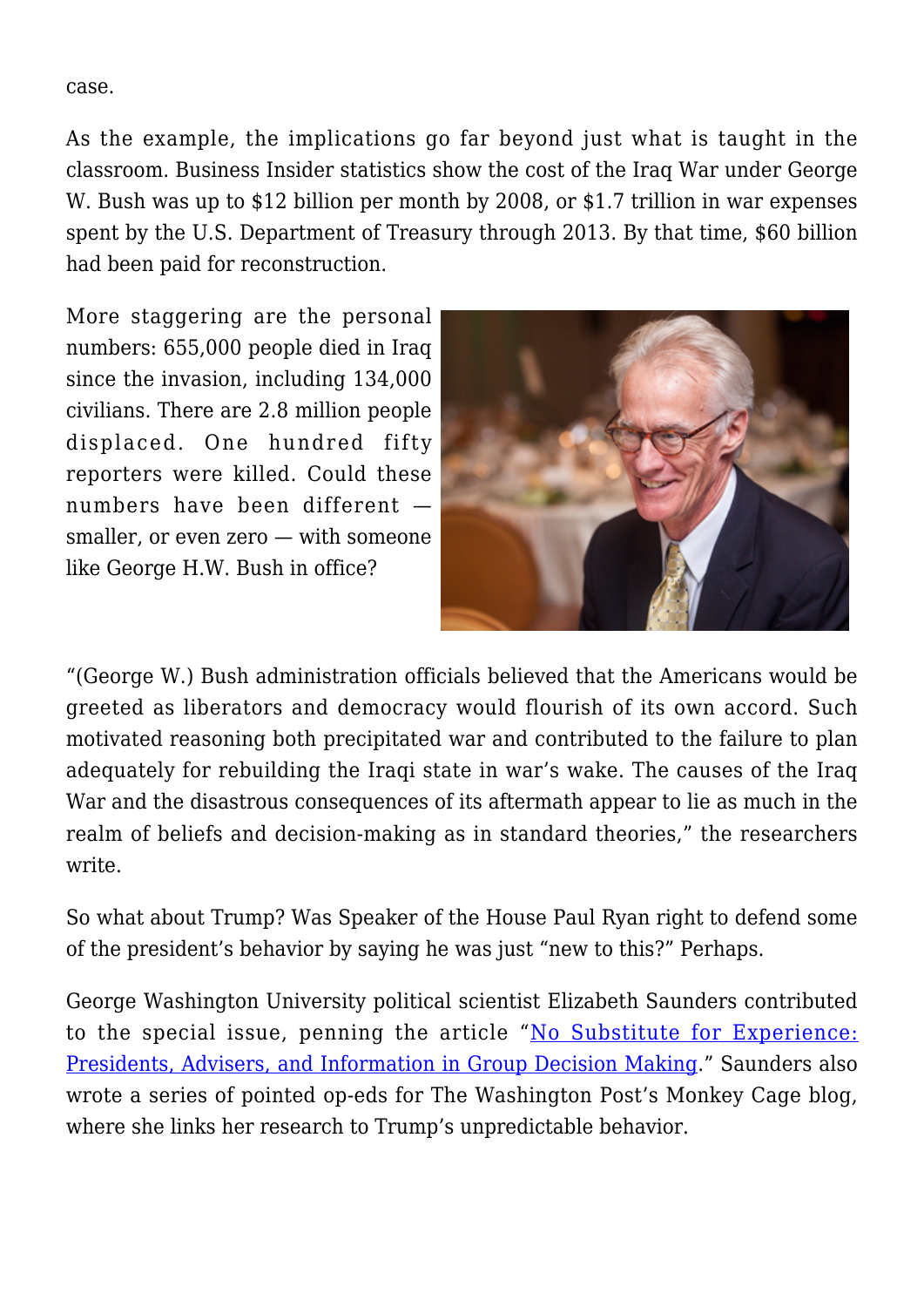## **Learning, one to another**

The GPS-driven research ultimately published in the journal was discussed and workshopped at two, two-day conferences held at UC San Diego in early 2014 and align with GPS's [Laboratory on International law and Regulation](http://ilar.ucsd.edu/) (ILAR), which is headed by Hafner-Burton and Victor at GPS. They formed the lab to stop thinking in silos on specific issues —in human rights, for example, or climate change or trade. What is learned from one, might help in another, Hafner-Burton said.

The mission also is to look at how people interact, not just the institutions in which they work or influence — though Hafner-Burton is quick to say that states do remain important to the conversation. It is just that academics, she said, have not investigated other actors in as much detail.



Hafner-Burton, Victor and ILAR are supporters of mentoring, and this project encapsulates all those tenants, as well. They frequently support young Ph.D. researchers from UC San Diego's Division of Social Sciences and Departments of Political Science and of Economics. They frequently send students to large, global conferences. For this project, they helped sharpen and

develop the ideas and research of junior faculty who often do not have the opportunity to be published in such a high-level journal.

The junior scholars certainly gained from the collaborative mentorship, but Hafner-Burton also said she, too, gained. She called it a true "back and forth," and lauded the positive cross-fertilization of people who think about the world in different ways. They could have chosen all senior scholars, and they didn't.

"The conference, and this volume, was very much a part of our team's mentorship goal," she said. "That has been a very important component, and we formed some really good bonds."

But bottom line: Is their collective work a revolution? Is this controversial?